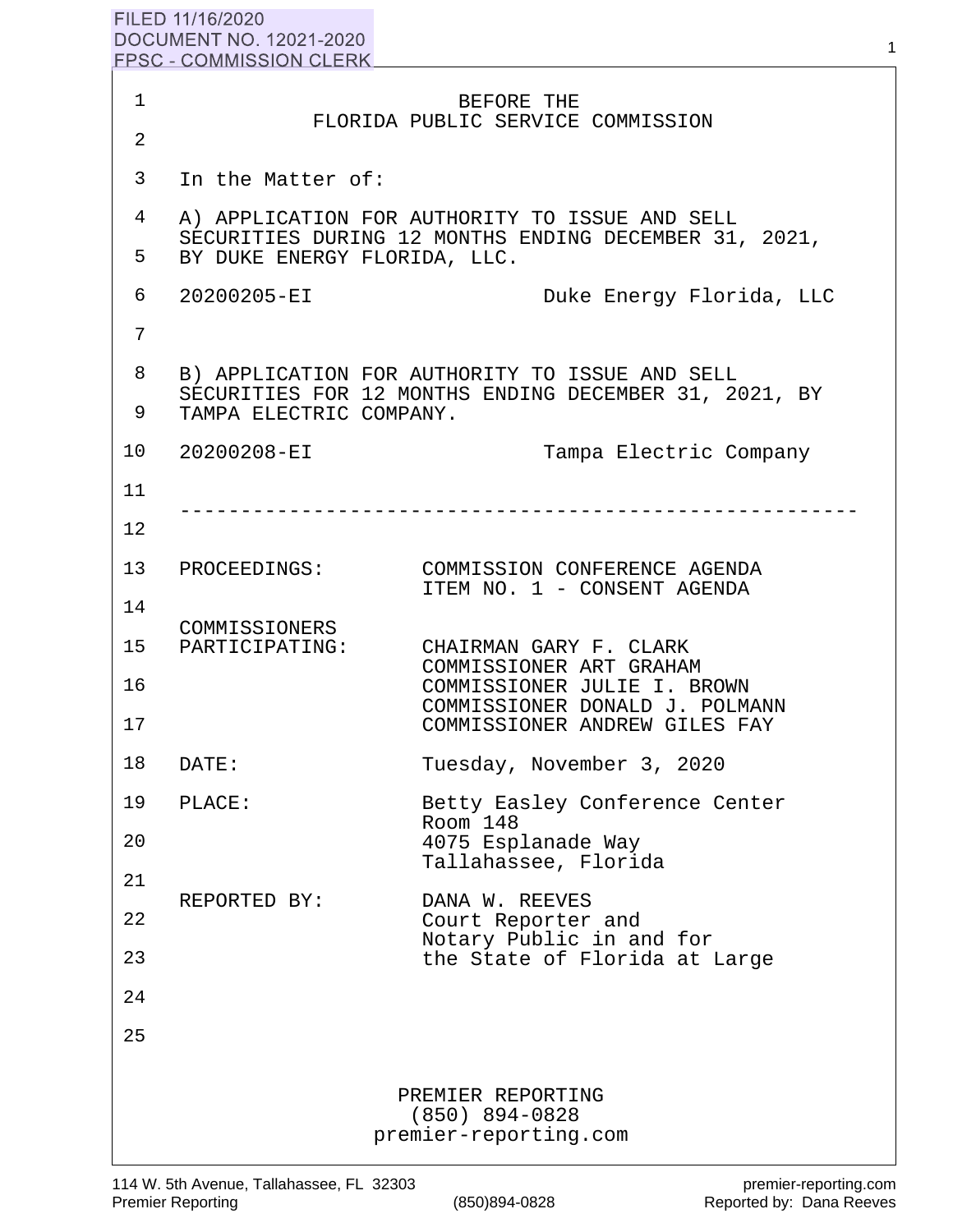| $\mathbf{1}$ | PROCEEDINGS                                                    |  |
|--------------|----------------------------------------------------------------|--|
| 2            | CHAIRMAN CLARK: All right. We will call the                    |  |
| 3            | meeting to order. Items No. 1, 4, 5, 6, 7, 8, 10               |  |
| 4            | and 11 are on the move staff list. Items No. 2, 3              |  |
| 5            | and 9 are moved to the end for further discussion.             |  |
| 6            | Is there any item on move staff that any                       |  |
| 7            | Commissioner would like to have moved to the end,              |  |
| 8            | as well?                                                       |  |
| 9            | All right. Seeing none, I'll entertain a                       |  |
| 10           | motion to approve the consent agenda.                          |  |
| 11           | COMMISSIONER BROWN: Mr. Chairman, so moved.                    |  |
| 12           | CHAIRMAN CLARK: I have a motion. Do I have a                   |  |
| 13           | second? Somebody just wave a hand. It'll be fine.              |  |
| 14           | Do I have a second?                                            |  |
| 15           | COMMISSIONER POLMANN: Second.                                  |  |
| 16           | CHAIRMAN CLARK: All right. I have a motion                     |  |
| 17           | and a second to approve the consent agenda. Any                |  |
| 18           | discussion on the motion?                                      |  |
| 19           | All in favor say, aye.                                         |  |
| 20           | (Chorus of ayes.)                                              |  |
| 21           | CHAIRMAN CLARK: Opposed?                                       |  |
| 22           | (No comments made.)                                            |  |
| 23           | CHAIRMAN CLARK: Motion is approved.                            |  |
| 24           | (Agenda item concluded.)                                       |  |
| 25           |                                                                |  |
|              | PREMIER REPORTING<br>$(850)$ 894-0828<br>premier-reporting.com |  |